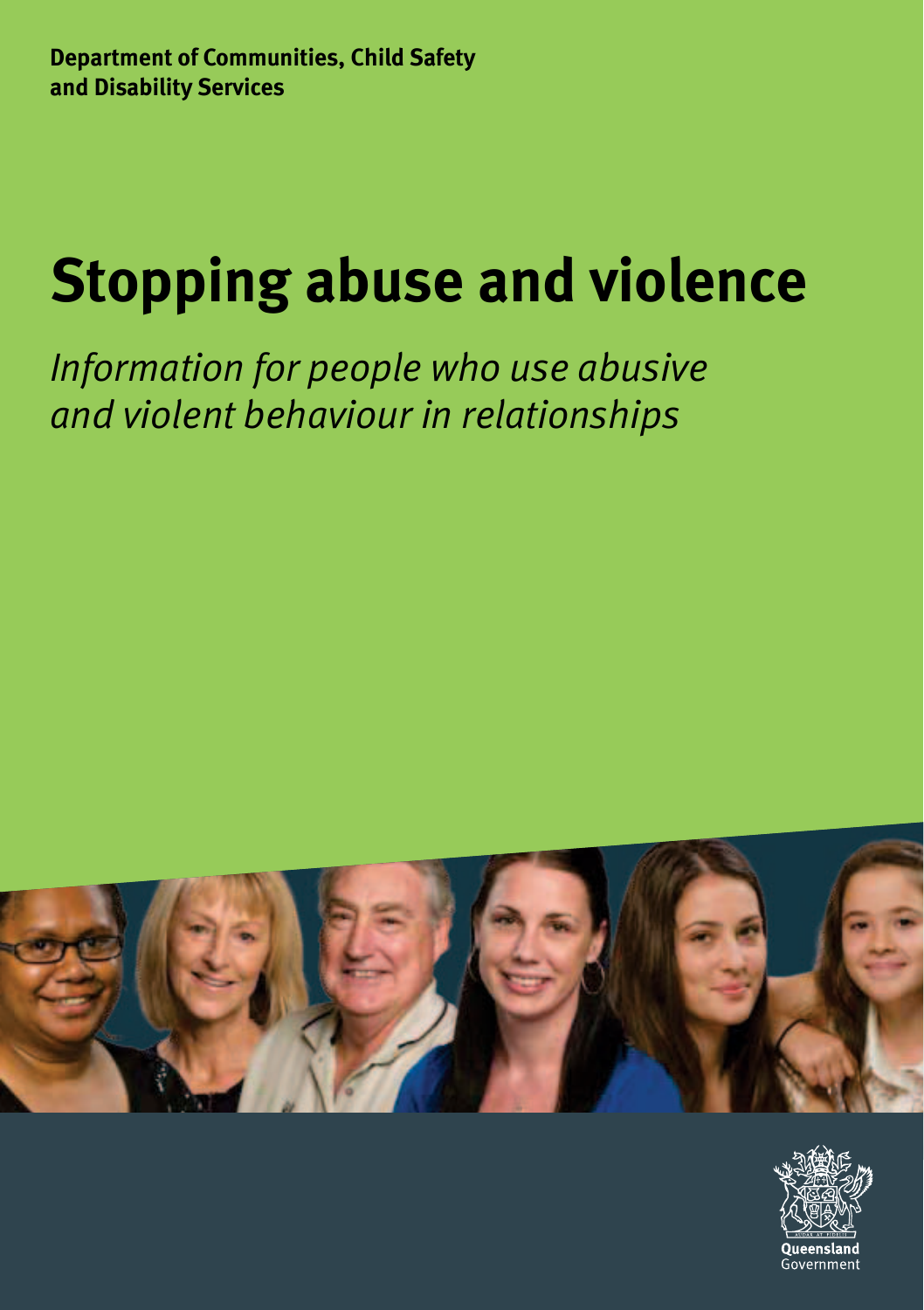### **Translation and interpretation**

If you need help because of domestic violence please call the Translating and Interpreting Service on **13 14 50** and ask them to transfer you to DVConnect on **1800 811 811** for help. If your life is in danger, call the Police on **000** (triple zero).

#### **Amharic**

በቤተሰብ ሁከት ሳቢያ እርዳታ ከፈለጉ እባክዎ ለትርጉምና አስተርጓሚ አገልግሎት በስልክ **13 14 50** ይደውሉና እርዳታ ለማግኘት ወደ የቤተሰብ ሁከት ማገናኛ/DVConnect በስልክ **1800 811 811** እንዲያስተላልፉዎት መጠየቅ ነው። ለህይወትዎ የሚያሰጋ ከሆነ በ **000** ለፖሊስ መደወል ነው።

#### **Arabic**

ُ إذا كنت بحاجة للمساعدة بسبب العنف المنزلي، يرجى االتصال بخدمة الترجمة التحريرية والشفهية على الرقم **50 14 13** وطلب توصيلك بـ DVConnect على الرقم **811 811 1800** للمساعدة. واذا كانت ُ حياتك م َّعرضة للخطر، اتصل بالشرطة على الرقم .**000**

#### **Bosnian**

Ako vam je potrebna pomoć u vezi nasilja u porodici, molimo nazovite Službu za prevođenje i tumačenje na **13 14 50** i zatražite da vas spoje sa DVConnect na **1800 811 811** za pomoć. Ako vam je život u opasnosti, nazovite policiju na **000**.

#### **Croatian**

Ako vam je potrebna pomoć zbog nasilja u obitelji, molimo vas nazovite Službu za prevođenje i tumačenje (TIS) na tel. **13 14 50** i zatražite da vas spoje s DVConnect na broj **1800 811 811**. Ako vam je život u opasnosti, nazovite policiju na broj **000**.

#### **Hindi**

यदि घरेलू हिंसा के फलस्वरुप आपको सहायता की आवश्यकता हो तो कपया अनुवाद एवं दभाषिया सेवा (Translating and Interpreting Service) को **13 14 50** पर फोन करें और उनसे षन्वेिन करें षक सिायता के षलए ्वे आपको **1800 811 811** पर ट्ांसफर करें। यदि आपका जी्वन खतरे में िो, तो पुषलस को **000** पर फोन करें।

#### **Japanese**

ドメスティックバイオレンスで援助を必要とする場合は、 電話**13 14 50**の翻訳・通訳サービスにお電話の上、援助 を受けるために、電話**1800 811 811**のDVConnectにつ なぐよう依頼して下さい。生命の危険がある場合は、電話 **000**で警察に電話をして下さい。

#### **Kirundi**

Niwaba ukeneye imfashanyo kubera ihohoterwa ryo muhira, urasabwe guhamagara Ishirahamwe riraba ivy'Ubusemuzi ku nomero **13 14 50**, usabe ko baguhamagarira umushinga witwa DVConnect ku nomero **1800 811 811** kugira bagufashe. Ubonye amagara yawe ari mu mazi abira, ca uhamagara Polisi ku nomero **000**.

#### **Russian**

Если вам нужна помощь в связи с насилием в семье, позвоните в Службу письменных и устных переводов (Translating and Interpreting Service) по номеру **13 14 50** и попросите, чтобы вас соединили со Службой DVConnect по номеру **1800 811 811**, и вам будет предоставлена помощь. Если вашей жизни угрожает опасность, позвоните в полицию по номеру **000**.

#### **Samoan**

Afai e te manaomia se fesoasoani ona o faasauaga i aiga faamolemole valaau i le Auaunaga o Faaliliuupu ma Faamatalaupu i le **13 14 50** ma fesili i a latou e tu'u oe i le DVConnect i le **1800 811 811** (Fesootaiga i Faasauaga i Aiga) mo se fesoasoani. Afai ua lamatia lou ola, valaau Leoleo i le **000**.

#### **Simplified Chinese**

如果你因家庭暴力而需要帮助,请致电笔译和口译服务(电话: **13 14 50**),请他们为你转接DVConnect电话**1800 811 811**  求助。如果你面临生命危险,请拨电话**000**报警。

#### **Serbian**

Уколико требате помоћ због насиља у породици, молимо вас назовите преводилачку службу на број **13 14 50** и затражите да вас споје са ДиВиКонект на **1800 811 811** да вам помогну. Ако вам је живот у опасности, назовите полицију на број **000**.

#### **Spanish**

Si necesita ayuda debido a violencia doméstica, sírvase llamar al Servicio de traducción e interpretación (Translating and Interpreting Service) al **13 14 50** y solicíteles que le transfieran la llamada a DVConnect al número **1800 811 811** para obtener ayuda. Si su vida está en peligro, llame a la policía (Police) al **000**.

#### **Swahili**

Kama unahitaji usaidizi kwa sababu ya vurugu nyumbani tafadhali pigia Huduma ya Utafsiri na Ukalimani kwenye nambari ya simu **13 14 50** na uliza wakuelekeze kwa DVConnect kwenye nambari **1800 811 811** kwa usaidizi. Kama maisha yako yako hatarini, pigia Polisi simu kwenye **000**.

#### **Tagalog**

Kung kailangan mo ng tulong dahil sa karahasan sa tahanan, pakitawagan ang Serbisyo ng Tagasalinwika sa **13 14 50** at hilingin sa kanilang ilipat ang tawag mo sa DVConnect sa **1800 811 811** para matulungan. Kung nanganganib ang iyong buhay, tawagan ang Pulisya sa **000**.

#### **Thai**

หากท่านต้องการความช่วยเหลืออันเนื่องมาจากการใช้กำลังรนแรงใน **ครอบครัว โปรดโทรศัพท์ไปที่บริการแปลและล่าม 13 14 50 แล้วขอให้ เขาต่อสายไปที่** DVConnect **1800 811 811 เพื่อขอความช่วยเหลือ หากชีวิตของท่านตกอยู่ในอันตราย โปรดโทรศัพท์ถึงต�ารวจ 000**

#### **Tigrynia**

ብምኽንያት ዘቤታዊ ዓመጻ ሓገዝ እንተደሊኹም በጃኹም ብቑጽሪ ስልኪ **13 14 50** ናብ ትርጉምን ኣስተርጓማይ ግልጋሎት (Translating and Interpreting Service) ብምድዋል ናብ ዘቤታዊ ዓመጻ/DVConnect ብቑጽሪ ስልኪ **1800 811 811** ኣራኽቡኒ ኢልኩም ንገርዎም። ህይወትኩም ኣብ ሓደጋ እንተ'ልያ ድማ ናብ **000** ብምድዋል ፖሊስ ጸውዑ።

#### **Vietnamese**

Nếu quý vị cần trợ giúp vì bị bạo hành trong gia đình, vui lòng gọi Dịch vụ Thông Phiên dịch theo số **13 14 50** và xin chuyển máy đến DVConnect theo số **1800 811 811** để được trợ giúp. Nếu quý vị bị nguy hiểm đến tính mạng, gọi Cảnh sát theo số **000**.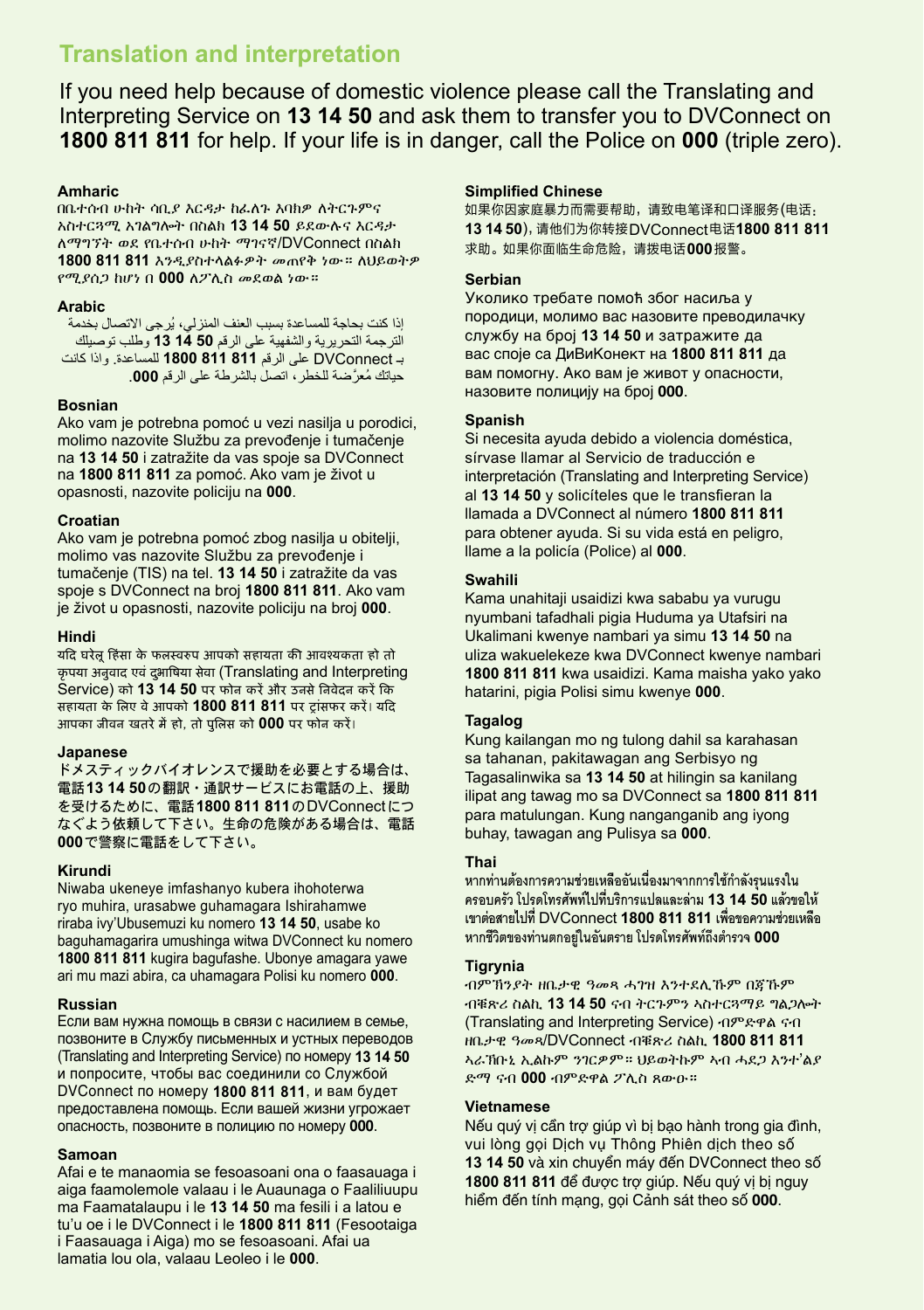# **About this booklet**

Domestic and family violence affects many Queenslanders, their families and communities.

It's important to know that help is available for people affected by domestic and family violence.

The purpose of this booklet is to:

- provide you with information about domestic and family violence
- help you make an informed decision to seek help and support to stop using abusive and violent behaviour, and
- provide you with information about support services (contact details can be found at the back of this booklet).

For further information about domestic and family violence, please visit **www.qld.gov.au/domesticviolence**

To order additional copies of this booklet email **Violence\_Prevention\_Team@communities.qld.gov.au** or contact 13 QGOV (13 74 68)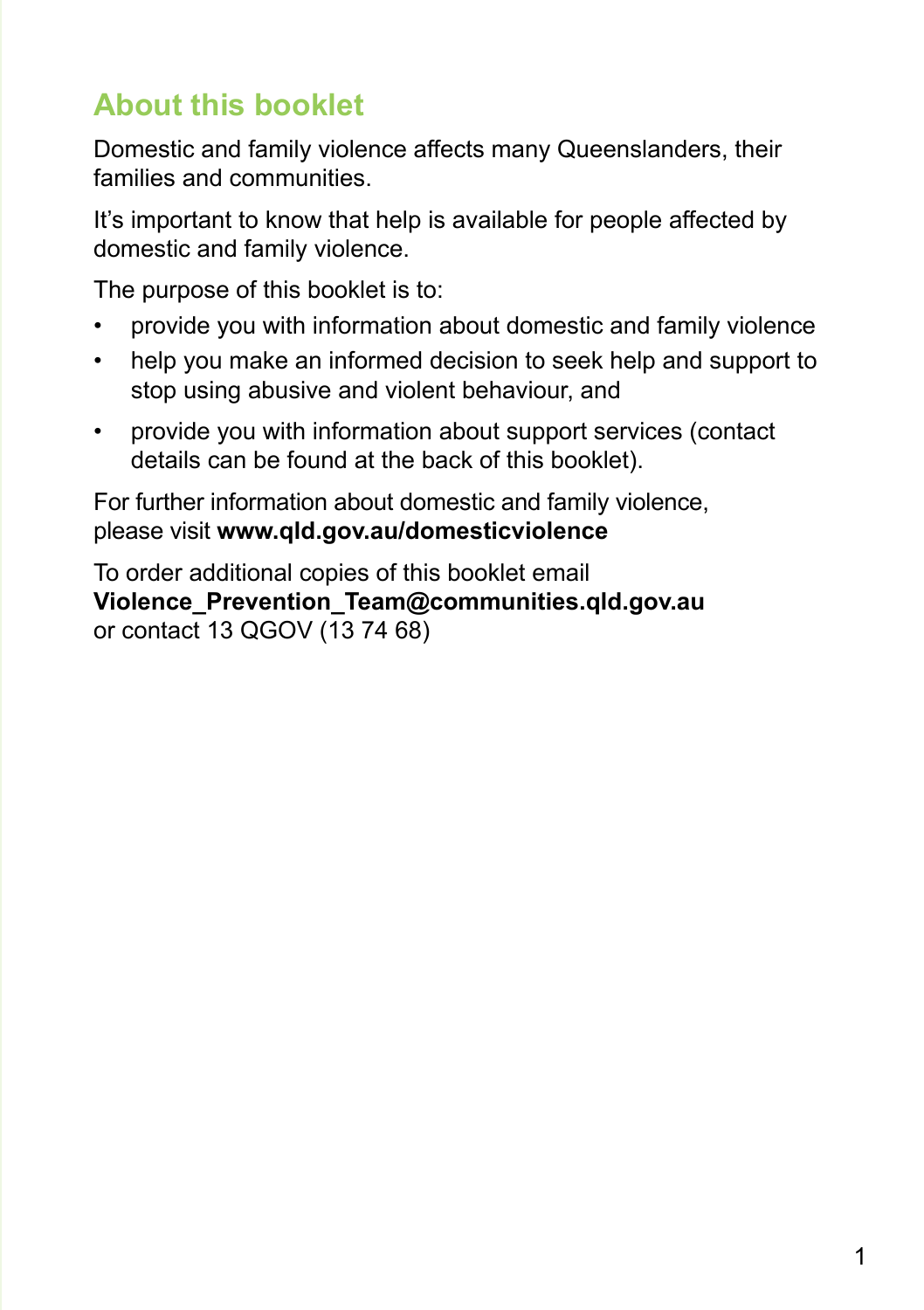# **Contents**

| Using abusive behaviour is dangerous and never 'OK' 5        |  |
|--------------------------------------------------------------|--|
|                                                              |  |
|                                                              |  |
| The effects of domestic and family violence on children 7    |  |
|                                                              |  |
| Police can, by law, get involved in domestic                 |  |
| Domestic violence orders can be taken out against you  11    |  |
|                                                              |  |
| What is meant by the terms 'aggrieved' and 'respondent'?  11 |  |
| Who can apply for a domestic violence order? 12              |  |
|                                                              |  |
|                                                              |  |
|                                                              |  |
| What if you don't agree with the domestic violence order? 14 |  |
| When a domestic violence order is made,                      |  |
| What if you disagree with the domestic violence order        |  |
| What happens if you do not follow, or breach the conditions  |  |
|                                                              |  |
|                                                              |  |
|                                                              |  |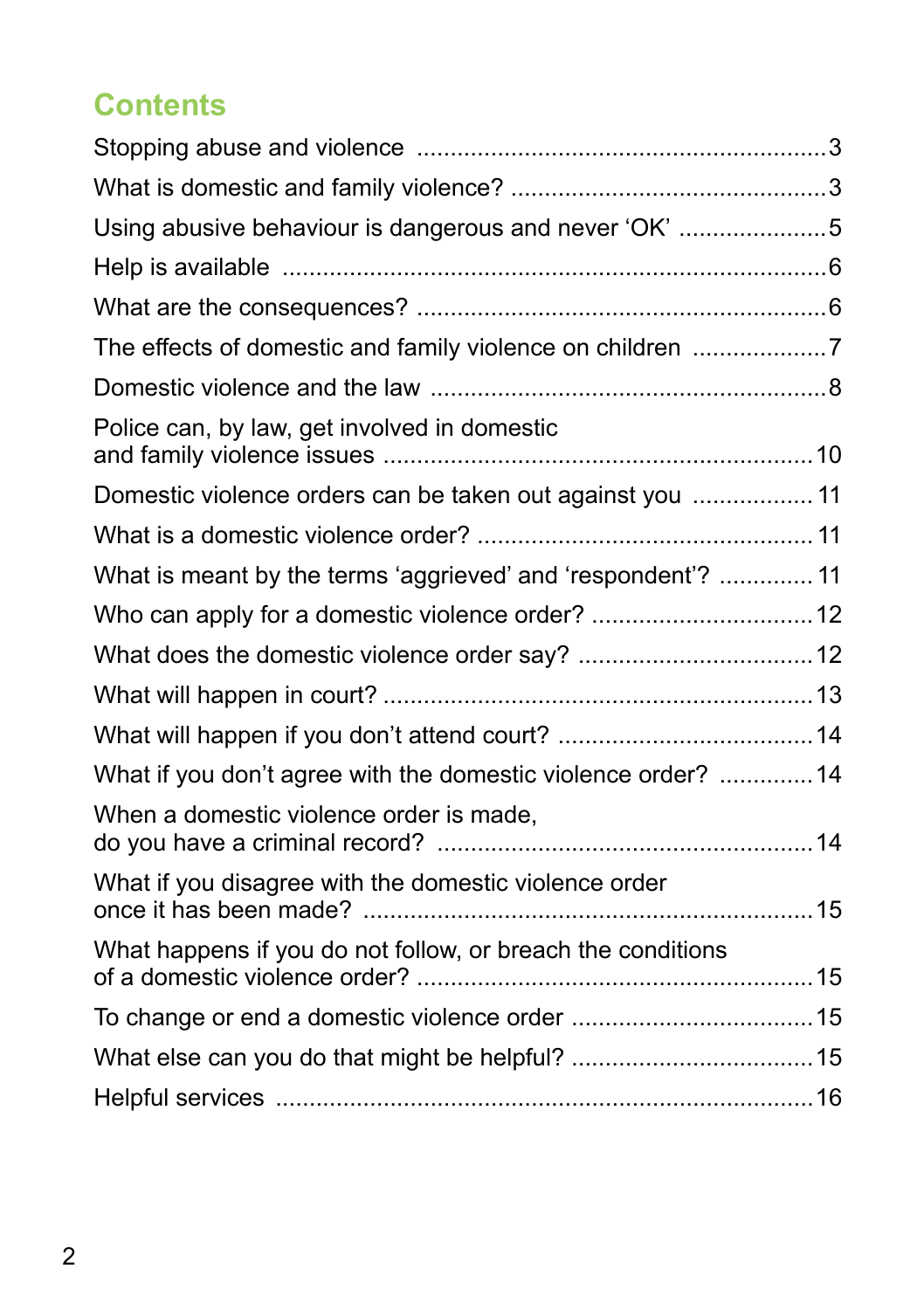# **Stopping abuse and violence**

**If you are at all concerned about your own behaviour or that of someone you know, you can get help. This booklet provides information to people who use abusive or controlling behaviour in their domestic relationships.**

Under the *Domestic and Family Violence Protection Act 2012,*  relevant relationships include:

- intimate personal relationships
- • family relationships, and
- • informal care relationships.

These types of relationships are explained in more detail on pages 8 and 9.

### **These behaviours are examples of domestic and family violence.**

- • Do you often call the other person names and constantly criticise them?
- Have you used violence, sexual abuse or control to get what you want from the other person?
- Do you take charge of the other person's finances, threatening them if they don't give you their money?
- Have you ever threatened to hit the other person or thrown things at them?
- Have you ever damaged the other person's property?
- Do you follow or call the other person, constantly watch them or wait outside their work or home?
- Do you restrict where the person may go or who they see?
- Do you often accuse your partner of being unfaithful to you without sound basis?

# **What is domestic and family violence?**

Domestic and family violence is any act of abusive and violent behaviour directed towards a person you are in a domestic relationship with.

Domestic and family violence occurs when a person uses abusive and violent behaviour to maintain control of, or a position of power over, another person.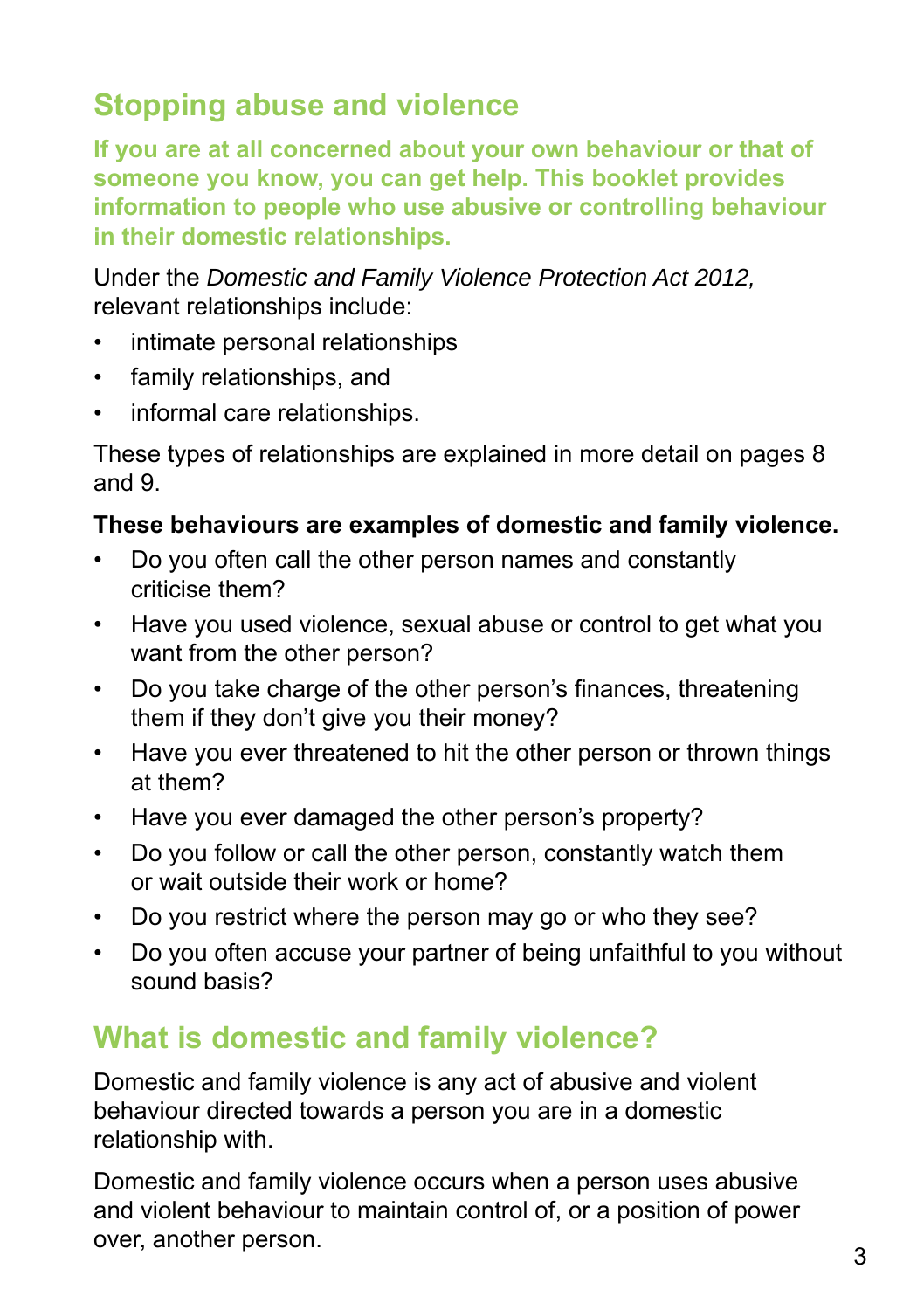All too often the person experiencing the abuse and violence feels afraid and unsafe.

While all people can experience domestic and family violence, abuse of this nature is, in the majority of cases, perpetrated by men against women. Domestic and family violence occurs in heterosexual relationships as well as same sex relationships.

If you use abuse and violence in your relationship(s), or are concerned that you do, then you may be using a variety of tactics to maintain control over the other person (in the relationship), for example:

- **physical abuse** such as pushing, shoving, slapping, hitting, punching, biting or pinching
- • **threatening** to hurt the other person, their relatives, friends, work colleagues or pets in some way or threatening to harm yourself
- • **damaging property** such as furniture, personal belongings or the house in order to frighten and intimidate the other person
- **forcing** the other person to have sex or to take part in sexual acts when they do not want to (this is a criminal offence even if you are in a relationship with the other person) — forcing a person to watch pornographic material is also abusive
- • **depriving** the other person of the necessities of life such as food, shelter, medical care and the company of other people such as their family and friends
- • **demanding** that they hand over their money, such as their Centrelink payment or wages, or refusing to allow them to have access to joint money
- threatening to stop providing care for them this sometimes happens to people with an illness, disability or impairment who rely on another person (e.g. an informal carer) to care for them
- • **constantly criticising**, humiliating and insulting the other person
- **following** the other person in public, by car or on foot, staying outside their house or workplace or repeatedly telephoning their home or workplace without consent (this is called stalking and is a criminal offence).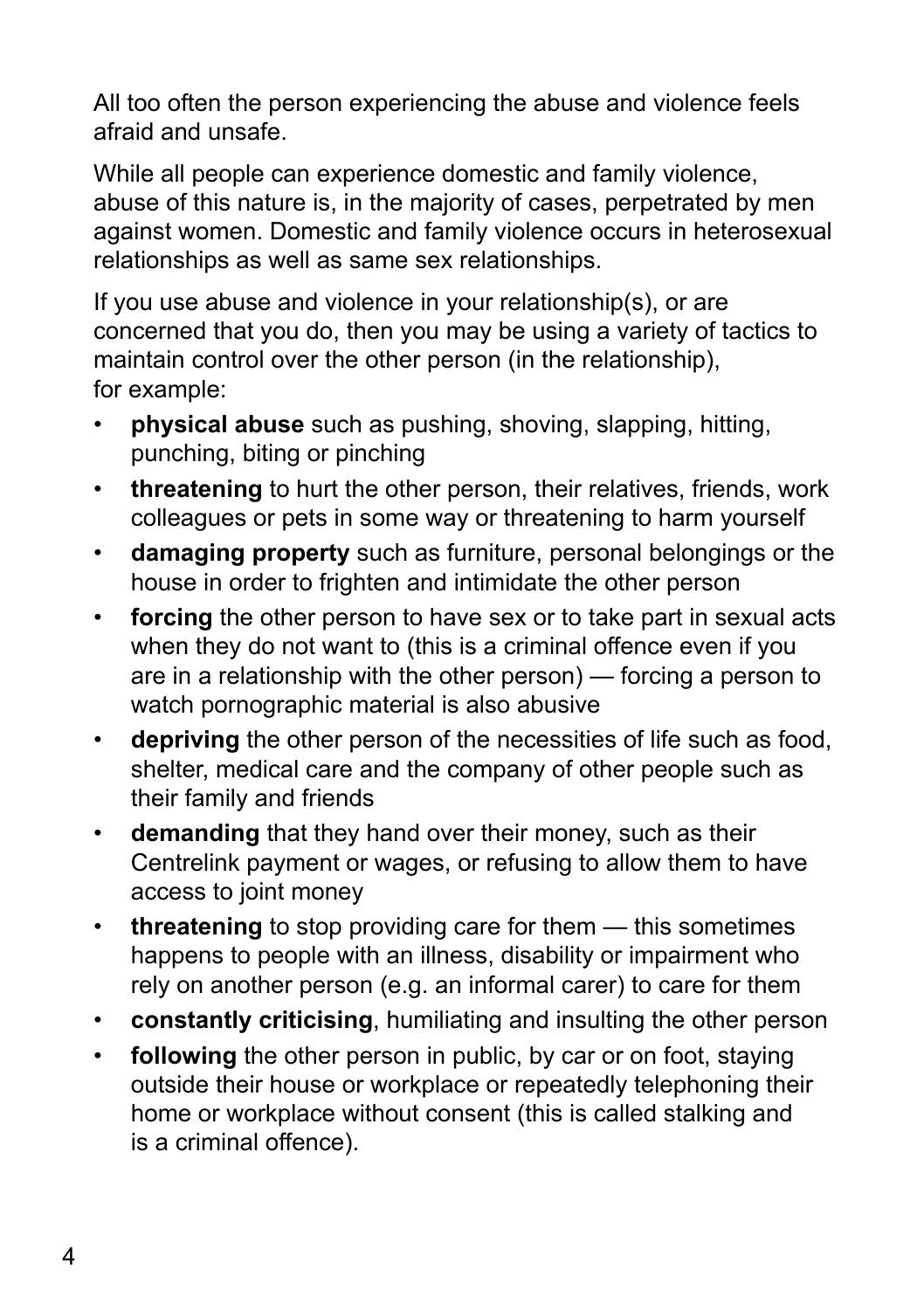While there may be a range of things that you and the other person disagree about, it is important that these differences are resolved in a way that does not involve violence and abuse. It is important that your behaviour does not cause the other person to feel afraid and unsafe.

### **Scenario 1**

"I guess I've always teased my partner Sarah about being fat or stupid and called her insulting names. I used to threaten to slap her if she didn't do what I asked and because I once gave her a black eye, it usually worked. When I realised I actually liked the feeling of being in control when she was afraid of me, that's when I knew I needed to do something.

### **Kelly, 29**

If you are emotionally and/or physically abusing your partner, you are a perpetrator of domestic and family violence and should seek help to stop the abusive behaviour.

# **Using abusive behaviour is dangerous and never 'OK'**

You may use the following reasons as an excuse for your abusive behaviour:

- blaming others
- alcohol
- think you can't control your anger
- stress at work
- your past or the way you were brought up.

While it may seem easier to do this, it doesn't fix things. It's much more effective to focus on what actions YOU can take and what decisions you make now to stop being abusive in your relationship.

No one should have to put up with abuse and violence. You do not have the right to assault, harass or control someone just because you:

- are in a domestic relationship with them
- have done it in the past with no consequence for you personally
- have not been told by someone else to stop.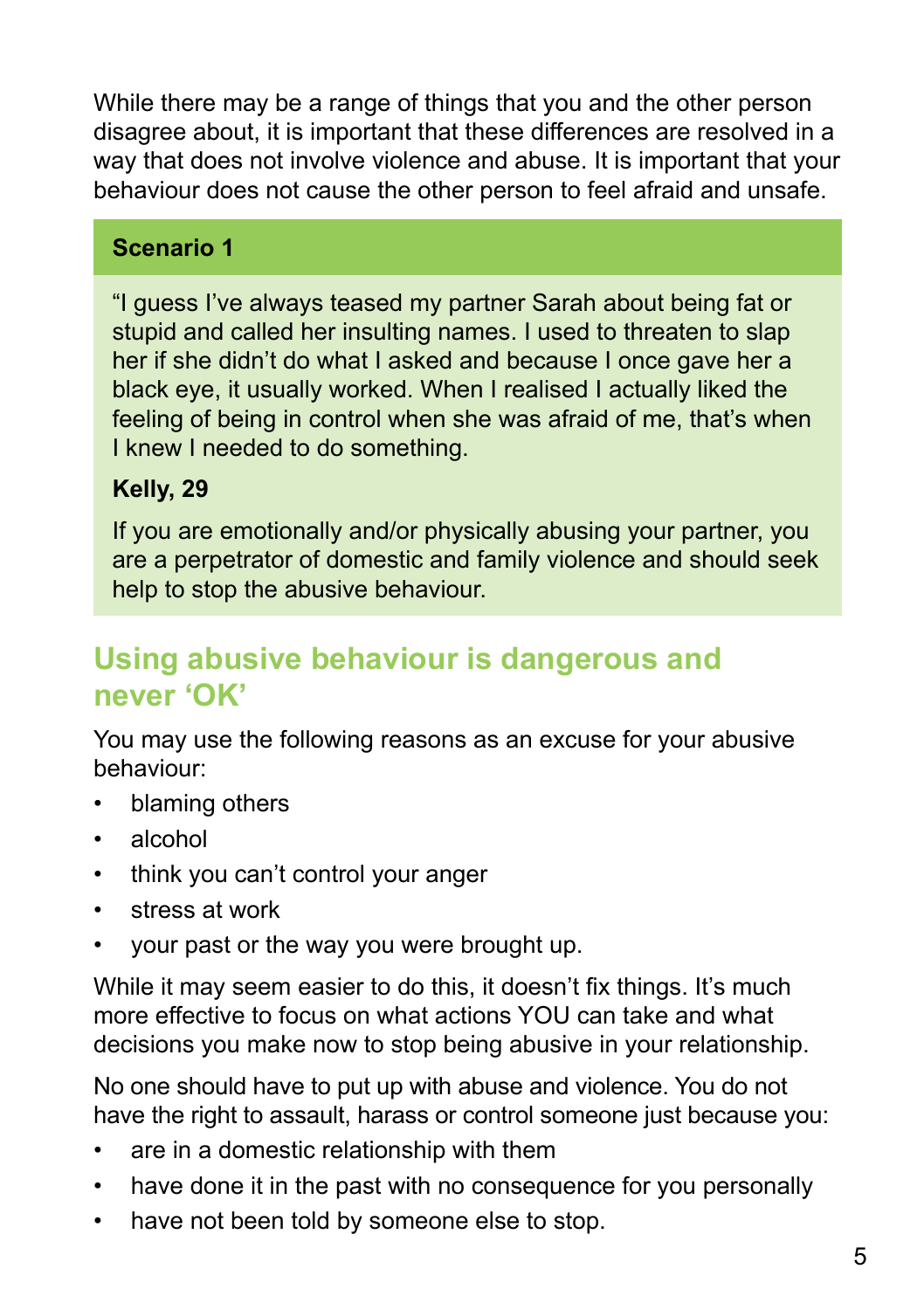**Domestic and family violence is not confined to any particular social, ethnic group or geographic area.**

**Domestic and family violence is destructive to all those affected including yourself and the person you are being abusive or violent towards. It is also destructive for any children who see, hear, are aware of, or experience your abusive or violent behaviour.** 

# **Help is available**

You are not the only person who has a problem with using abusive and violent behaviour. You are not alone. Help is available. It's important that you look for help as soon as you can. Many people who find help will say: 'I wish I'd done this long ago'. It takes guts to reach out and make that first call.

Domestic and family violence rarely stops by itself. You may be quite sincere when you promise it will never happen again.

Most people who use violent and abusive behaviour find that they cannot keep these promises without support and assistance from professionals.

Admitting that you have used abusive behaviour is the first step toward doing something about it.

**Only YOU can end the violence. Only YOU can control your own behaviour. You can make the right choices and take responsibility for your actions.**

# **What are the consequences?**

Using abuse and violence is a choice and experience shows there are likely consequences that may include:

- the breakdown of your relationships
- people you care for, including your children, living in fear of you
- facing the court on a domestic violence application
- • criminal charges
- serious injury or death to yourself, your partner or children
- • loss of contact with your children.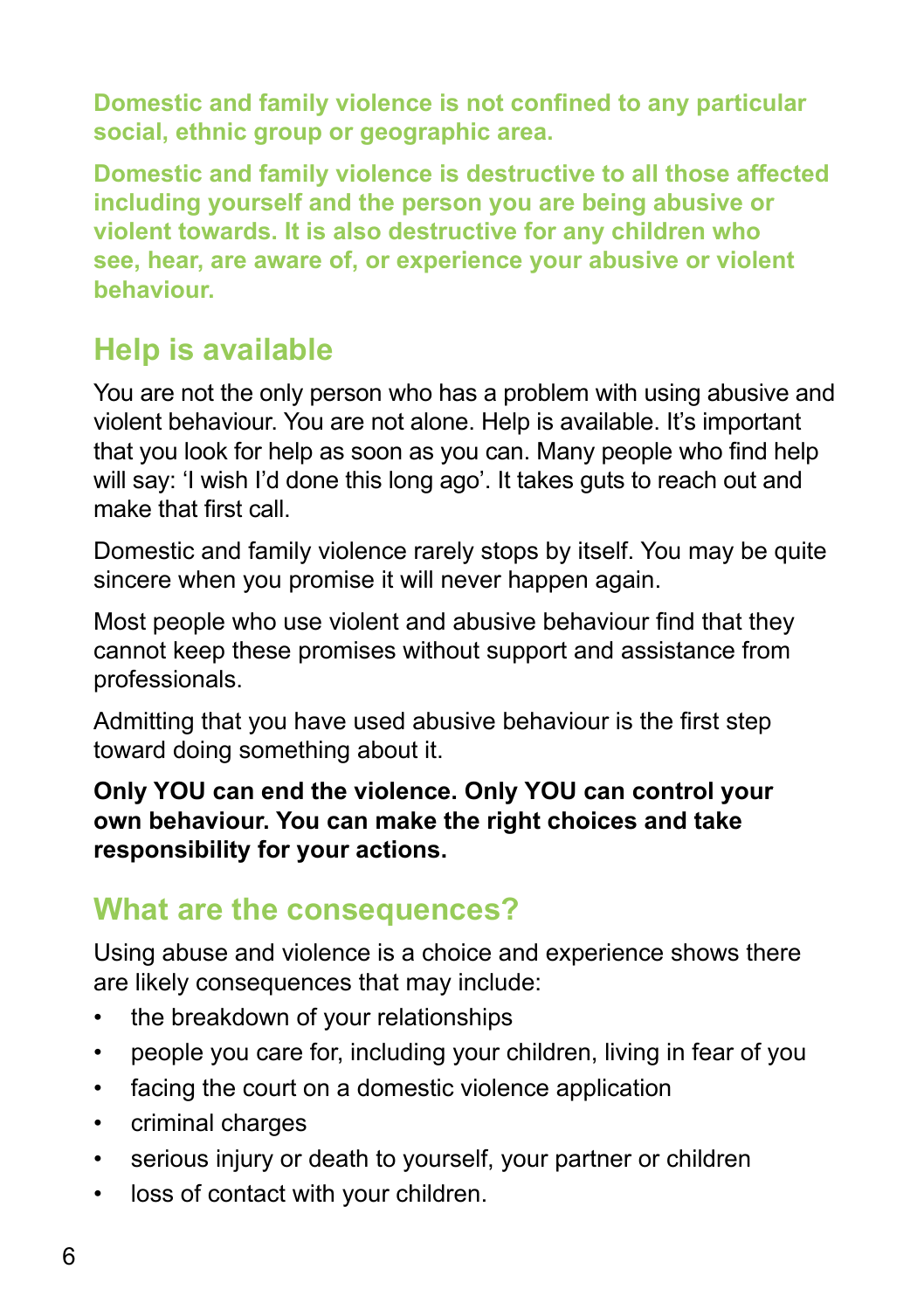# **The effects of domestic and family violence on children**

Research shows that children who are involved in domestic and family violence are affected in many ways. They don't need to be physically hurt or even see the violence to be affected. Just hearing the abuse, experiencing the tension or seeing the people they love being upset or hurt, can have an impact on children. Children react in a variety of ways. They may show signs that the abuse and violence affects them or they may keep these signs and their feelings to themselves.

Some of the ways children of different ages may react include:

- copying the violent and abusive behaviour
- trying to intervene to stop the abuse, which is how some children become injured during incidents of domestic and family violence
- being stunned into a terrified silence
- • blaming themselves for the violence
- • being frustrated, angry and depressed
- wetting the bed
- • being nervous and withdrawn
- • displaying psychosomatic illnesses such as unexplained headaches, stomach aches and stuttering
- • running away from home
- • attempting suicide
- abusing alcohol and other substances
- having difficulties with study or school.

Your behaviour is also teaching children inappropriate messages about relationships and the way to treat people they care for. Is that what you want?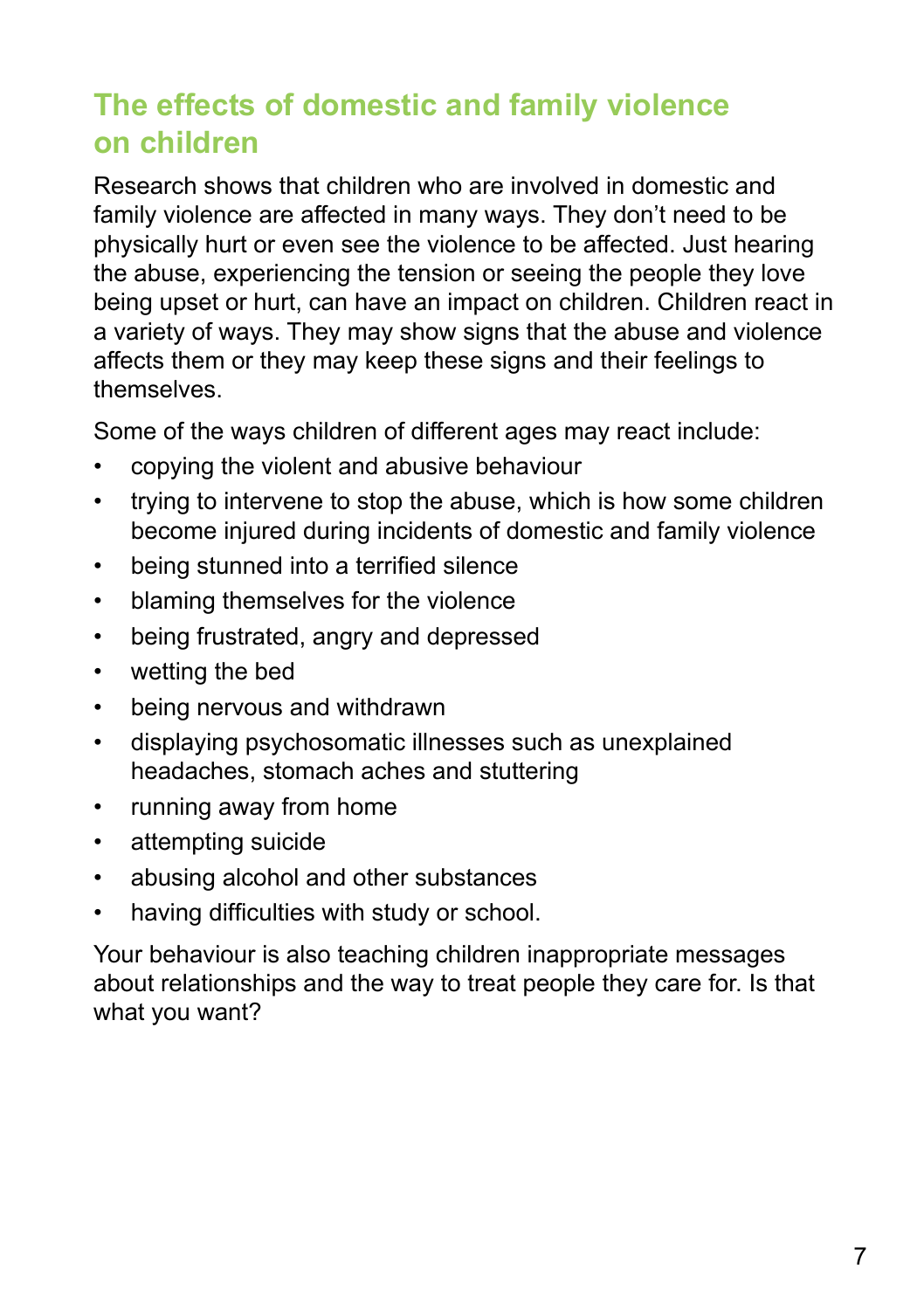### **Scenario 2**

"I realised that there was a problem when I was asked by Jacob's teacher if everything was okay at home. The teacher was concerned as Jacob had not been listening in class and she had noticed that Jacob was very aggressive towards her and the other students. It made me wonder just how much my behaviour towards Jacob's mother was impacting on him and on our father and son relationship."

#### **Marc, 34**

**You can stop using abusive behaviour. It's your call. Phone Mensline on 1800 600 636 between 9 am and 12 midnight seven days a week for assistance and support.**

## **Domestic violence and the law**

Queensland's *Domestic and Family Violence Protection Act 2012*  protects people in a range of relevant relationships from experiencing further abuse and violence.

#### **What are relevant relationships under the** *Domestic and Family Violence Protection Act 2012?*

The Act defines the following as relevant relationships:

**Intimate personal relationship** — includes couples, people who are engaged, in a de facto relationship or who are married. They include people who are separated or divorced, who have a child together, and those who are living together or have previously lived together as a couple. People who are or were engaged to be married including a betrothal under cultural or religious tradition are also covered. It can include people who haven't lived together in some circumstance, including people under the age of 18.

**Family relationship** — exists between two people who are related by either blood or marriage, including a spouse, a child, a parent, a sibling, a grandparent, an aunt or uncle, a cousin, a step-relative, half-relatives and in-laws.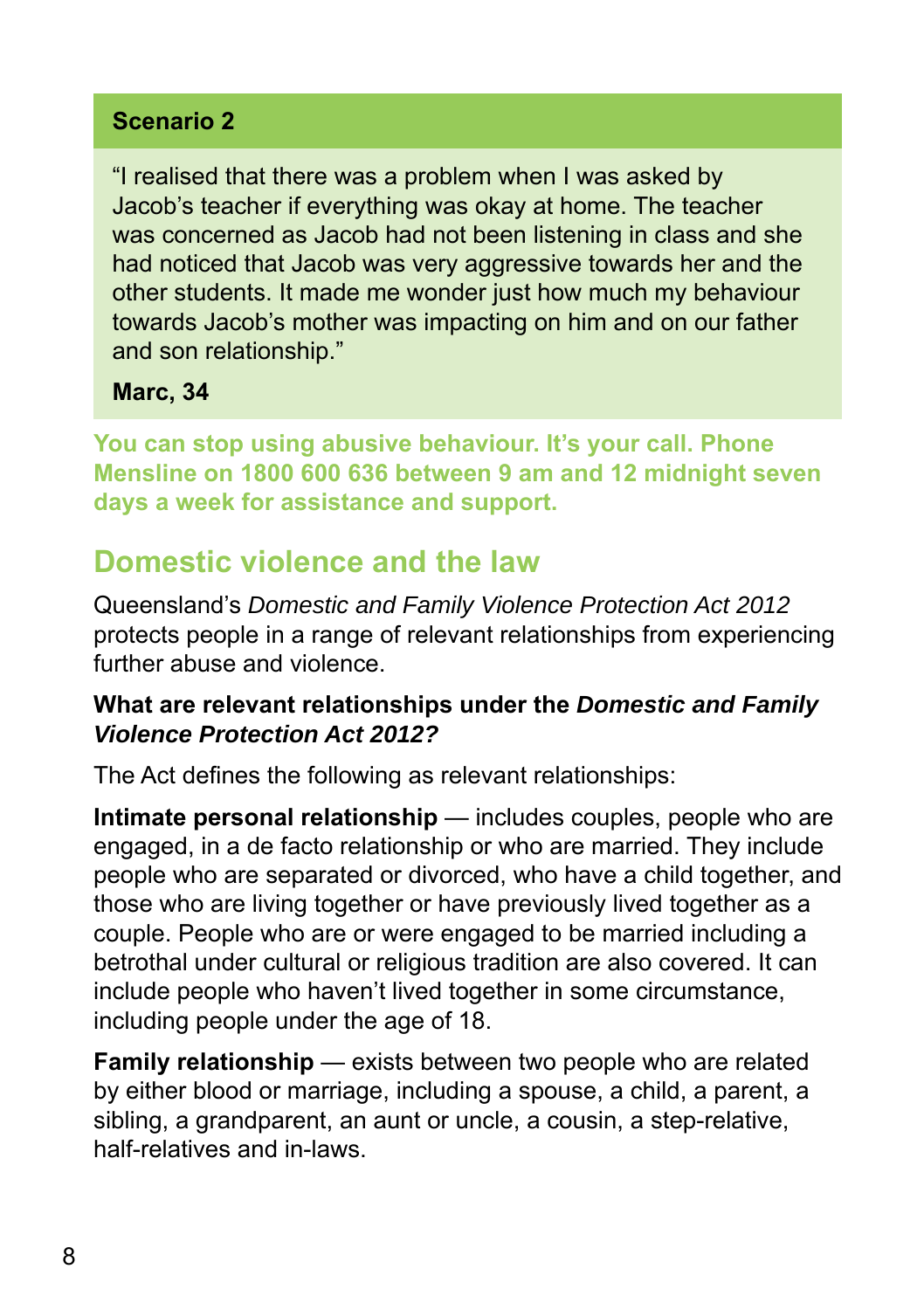*The Child Protection Act 1999* sets out the relevant law for the protection of children within the families.

For some cultural groups, such as Aboriginal and Torres Strait Islander peoples, a wider group of people may be considered as family and may be recognised under the Act.

**Informal care relationships** — exist where one person is dependent on another person for help with essential daily tasks such as dressing or grooming, meal preparation, grocery shopping or arranging medical care. This does not include help provided by a paid person but where the care is provided without payment.

Abusive and violent people use acts of domestic and family violence to maintain power over you. These acts of abuse or violence often make you feel fearful and unsafe.

A perpetrator of domestic and family violence may start using abusive and violent behaviour at any age.

#### **Scenario 3**

"I've been going out with Giang for four months now and everything is pretty good, except for when she flirts with the older guys in Year 11. She reckons she doesn't say anything to encourage them but I've seen the way they look at her. I've told her heaps of times not to speak to other guys. I get really jealous and just snap, calling her names and yelling all the time. I have even shoved her against the wall a couple of times. I know she is scared of me, I can see it in her eyes."

#### **Ash, 16**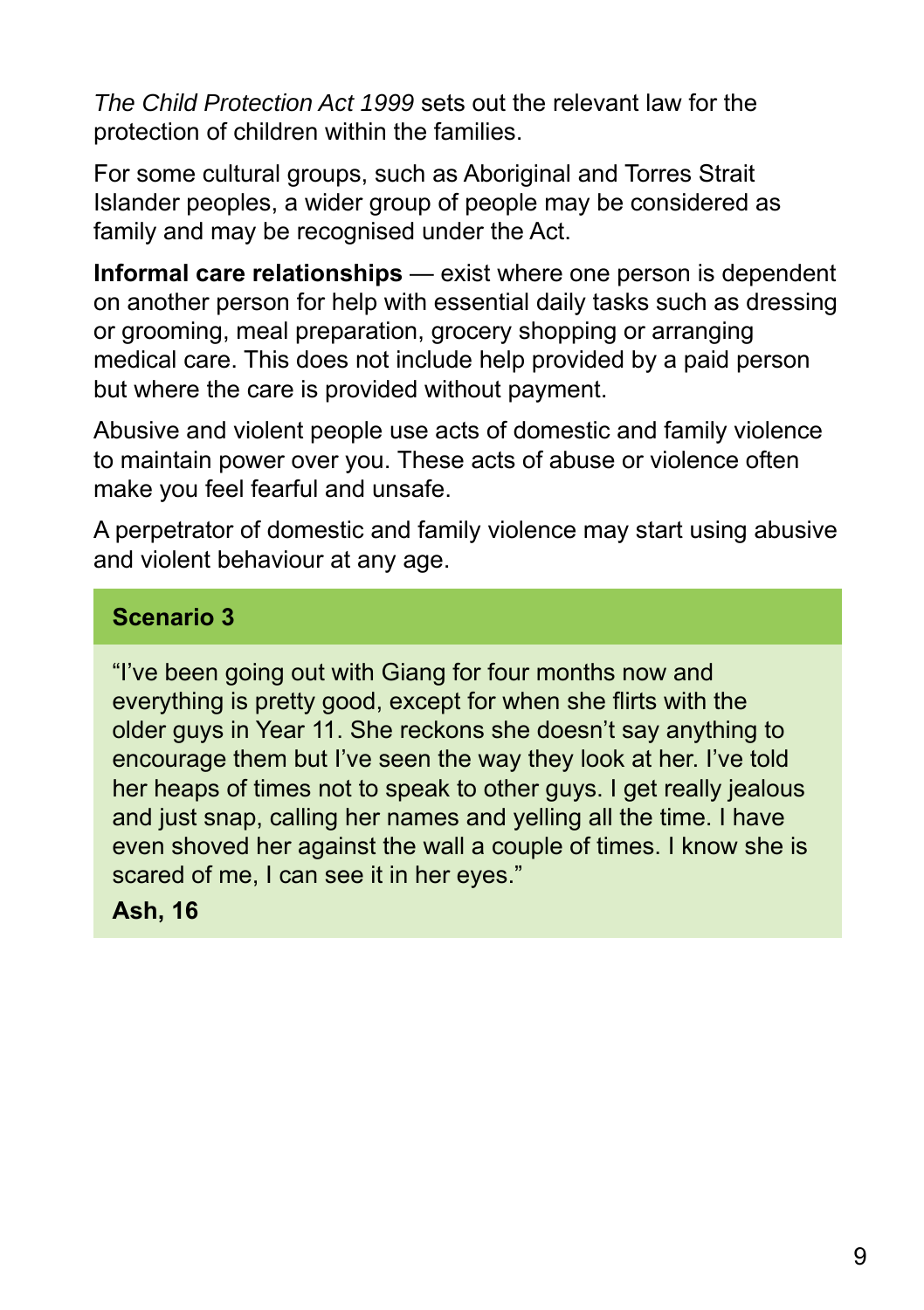### **Scenario 4**

"I moved back home two years ago to look after my dad when mum died. Dad is 70 years old and it's a lot of work to look after him. I always have to get things for him and looking after him stops me from having a social life. I get the most angry about money. To buy a few things for myself, I sometimes make him give me his pension payment on pay days. I know that he needs the money to pay for food and electricity and rent but I get so frustrated. I usually tell him I'll bash him if he doesn't give it to me. I don't mean it, I'd never hurt Dad, I just yell and scream at him." **Ric, 42**

**Threatening someone is abusive. Intimidating someone by damaging property is abusive. There is no excuse for domestic and family violence.**

# **Police can, by law, get involved in domestic and family violence issues.**

The *Domestic and Family Violence Protection Act 2012* gives police the power to enter and search a house or any other premises where they suspect an incident of domestic and family violence is occurring or has occurred.

They can take away any weapon that has been used, or threatened to be used, to injure a person or pet. They can stay as long as is necessary for them to be sure that people on the premises are safe.

If the police are called to a domestic violence incident because of your behaviour they can lay criminal charges if it is clear that you have assaulted someone, damaged property or committed other offences.

The police have the power to issue a police protection notice which gives immediate protection to someone affected by domestic and family violence.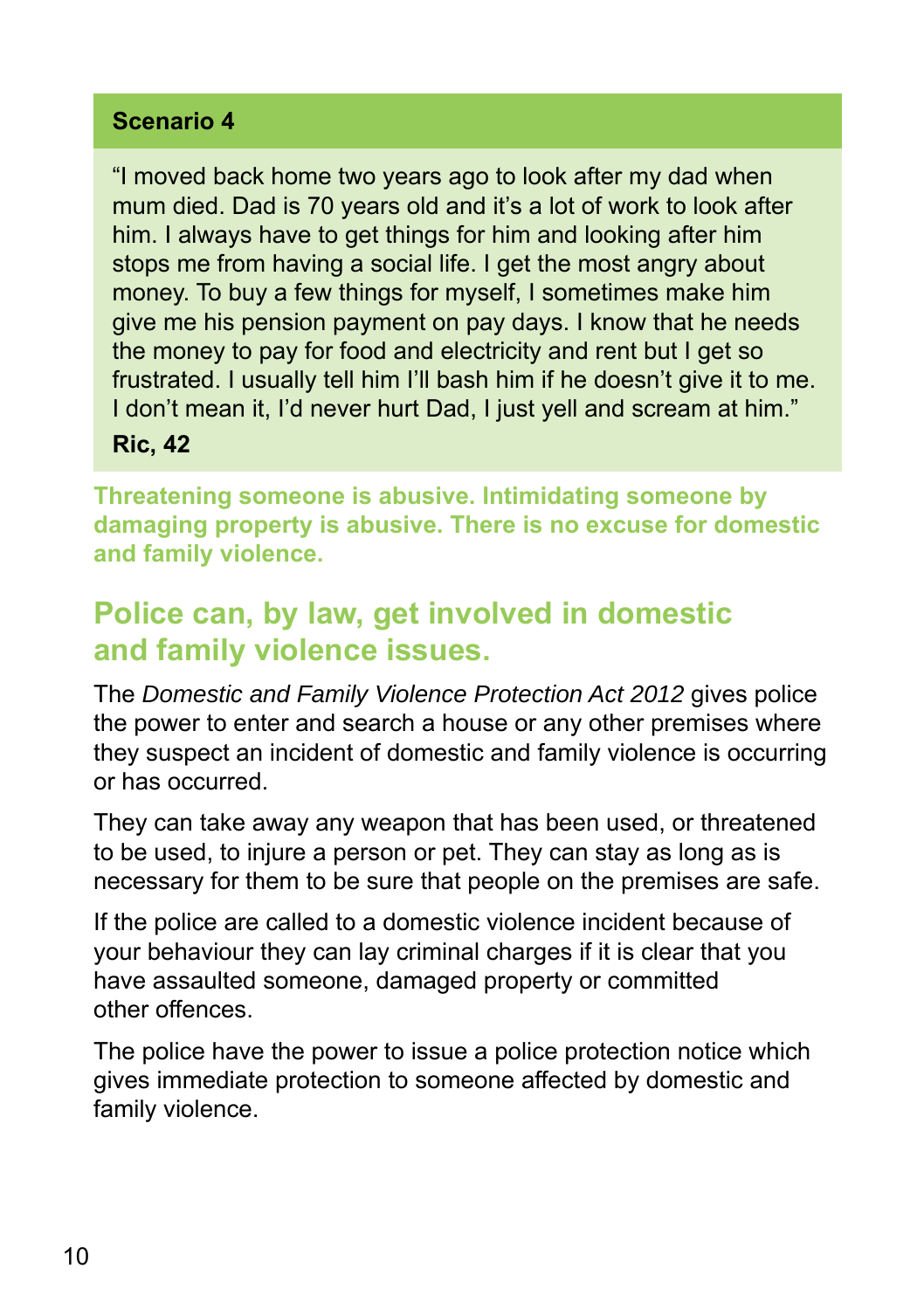### **What is a police protection notice?**

When police are called to an incident of domestic and family violence, they can immediately issue a police protection notice against you. A police protection notice is a short-term domestic violence order that requires you to be of good behaviour and not commit domestic violence towards the victim. It is for a short period of time until the matter can be heard by a Magistrate which in most cases will be within five business days

# **Domestic violence orders can be taken out against you**

#### **What is a domestic violence order?**

To keep people safe from future abuse and violence, a court can issue a domestic violence order against an abusive person to stop their violent behaviour. The court takes domestic violence orders very seriously. Breaching or disobeying a domestic violence order is a criminal offence.

A relationship does not have to end for a domestic violence order to be granted. The order is to prevent future abuse and violence, not to break up families and/or relationships. However, some people may choose to end the relationship.

### **What is meant by the terms 'aggrieved' and 'respondent'?**

If a domestic violence order is taken out against you, there are two legal terms that you will probably hear in court and see on court documents. These are 'aggrieved' and 'respondent'.

The 'aggrieved' is the person who is being abused and needs a domestic violence order to protect them from future abuse.

The 'respondent' is the person who uses abusive or violent behaviour and who the order is taken out against. Sometimes more than one person may commit an act of domestic violence against the aggrieved.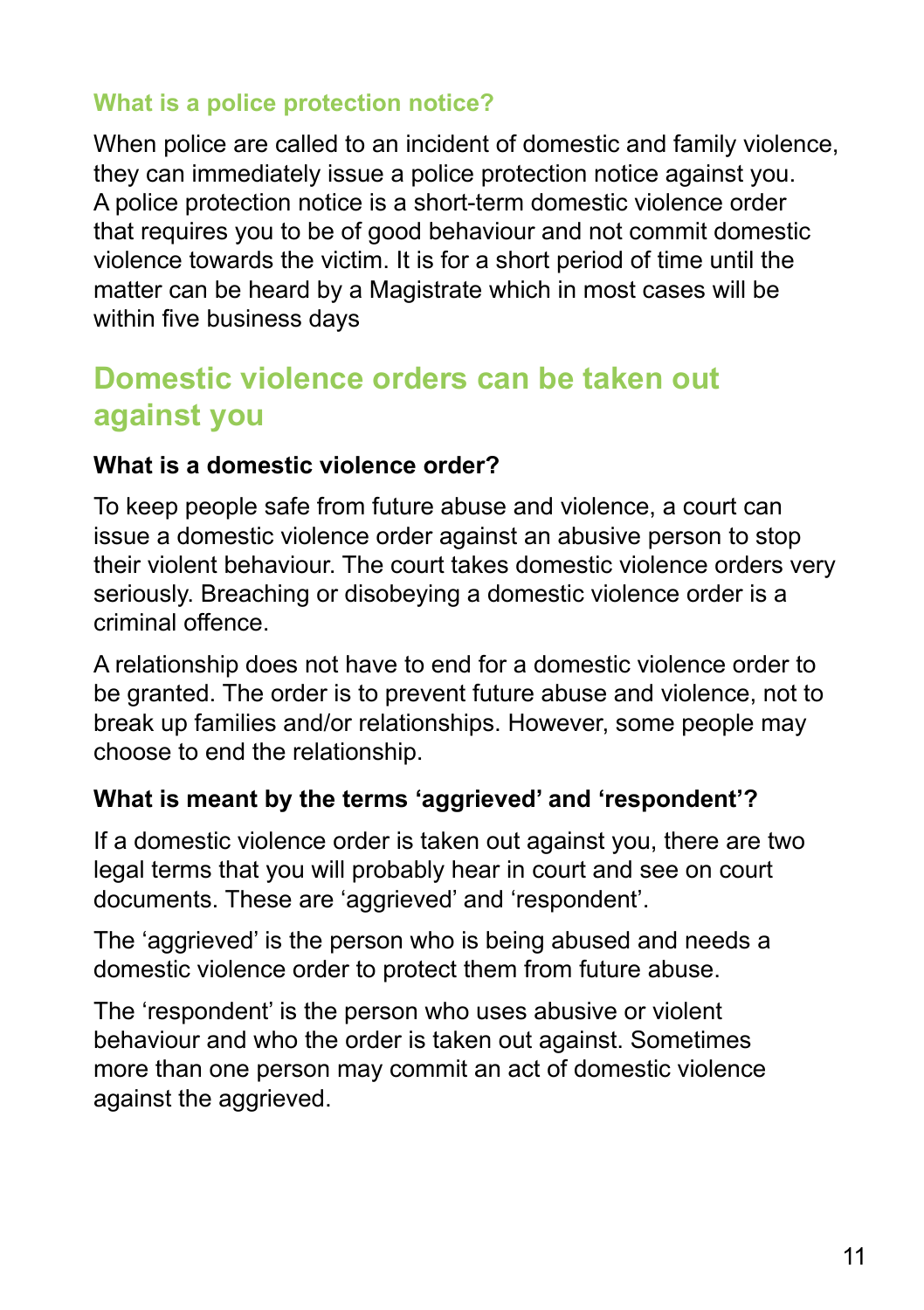### **Who can apply for a domestic violence order?**

A number of people can apply for a domestic violence order, including:

- the person experiencing the domestic and family violence (the aggrieved)
- someone else, for example a solicitor or social worker, can apply on behalf of the aggrieved with the aggrieved's consent
- a police officer attending a call out due to an incident of domestic and family violence. The consent of the aggrieved is not required for a police application
- someone acting under another Act for the aggrieved, for example, a guardian for a personal matter, or an administrator for a financial matter under the *Guardianship and Administration Act 2000*
- the Adult Guardian can apply if they believe that the aggrieved needs legal protection but does not have the capacity to apply for a protection order
- someone who is appointed as the attorney of the aggrieved under the *Powers of Attorney Act 1998* and who makes the application under the enduring power of attorney.

### **What does the domestic violence order say?**

Domestic violence orders (sometimes called protection orders) have the following two standard conditions:

- 1. the respondent (the person who uses abuse or violence) must be of good behaviour towards the aggrieved (the person who needs the order to protect them) and not commit domestic violence
- 2. If a named person is specified in the order the respondent must be of good behaviour towards the named person and not commit an act of associated domestic violence against the person.

The Magistrate can also specify other conditions including that you don't go to or near the home or workplace of the aggrieved or not to harass or intimidate the relatives, friends, work colleagues, neighbours or other associates of the aggrieved.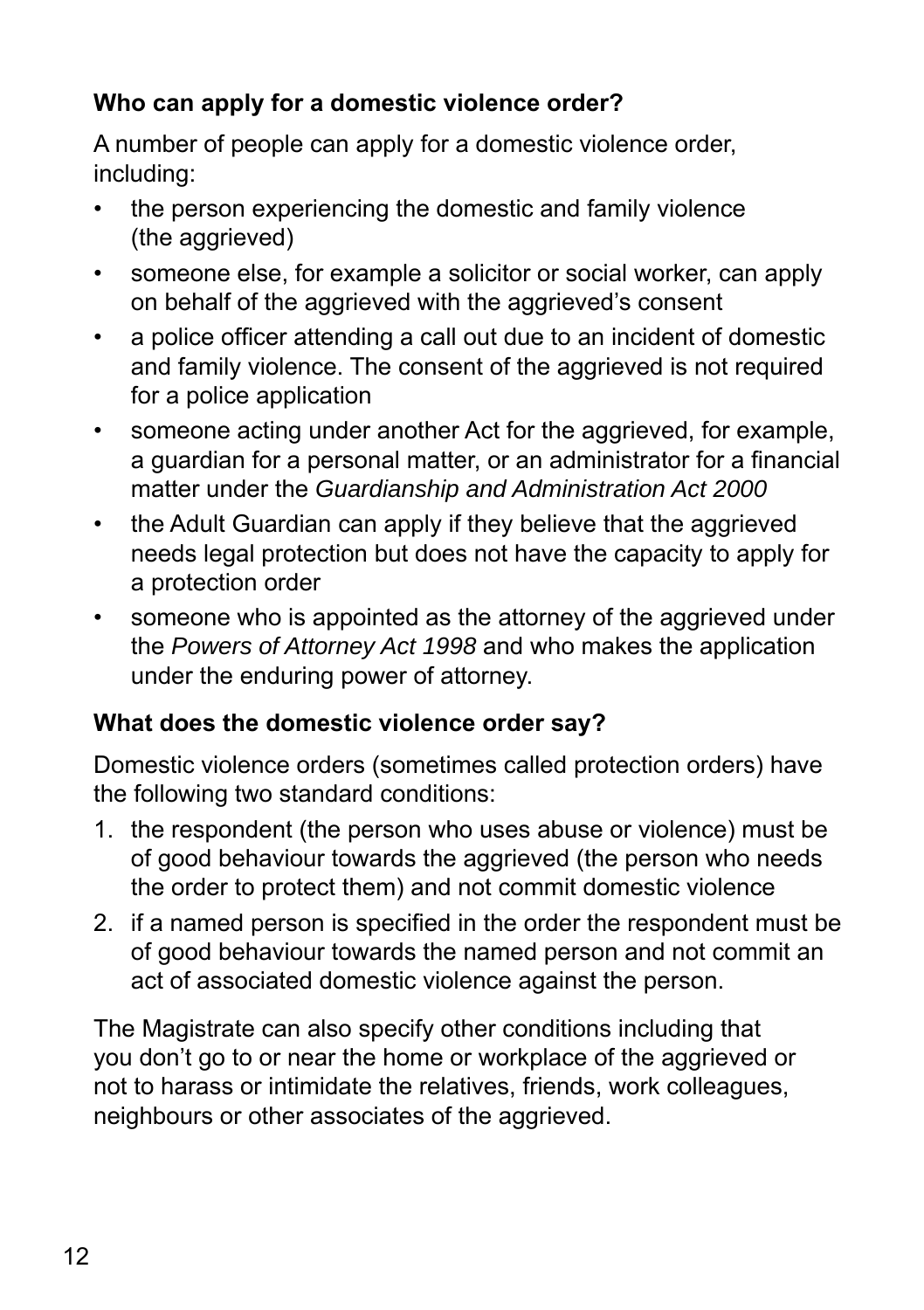Under the *Weapons Act 1990*, if a domestic violence order is made against you then you will not be able to possess a weapon or weapons license for the duration of the order.

Domestic violence orders can last for up to two years. In some circumstances the order can be granted for longer.

You should ensure you fully understand the meaning and potential consequences of having a domestic violence order made against you as you must ensure you obey its conditions. You may wish to seek legal advice in relation to this.

If you have a domestic violence order that states you can't have contact with the aggrieved but you and that person want to have contact then you will need to apply to the court for a variation or change to the order to ensure you are not in breach of the order. If your order states you can't have contact and you make any kind of contact, you may have breached the order and you may have committed a criminal offence.

You should ensure you fully understand the meaning and potential consequences for yourself of an order and its conditions. You may wish to seek legal advice to do this.

### **What will happen in court?**

Once a domestic violence order application has been made to the court, a date to appear before the court will be set.

On this day you may appear in court alone, bring a solicitor, or arrange for a solicitor to appear on your behalf. The Magistrate will ask you if you agree to the order being made.

If you and the aggrieved agree to the conditions of the order, the court can make an order containing the terms you have agreed to and you will be given a copy of the order.

The court is usually closed to the public unless the court decides to open the proceedings to specific persons. The aggrieved may also have legal representation and is also entitled to a support person during the court proceedings such as a case worker, friend or relative.

If the domestic violence application was made by the police, a police prosecutor will represent the aggrieved in court.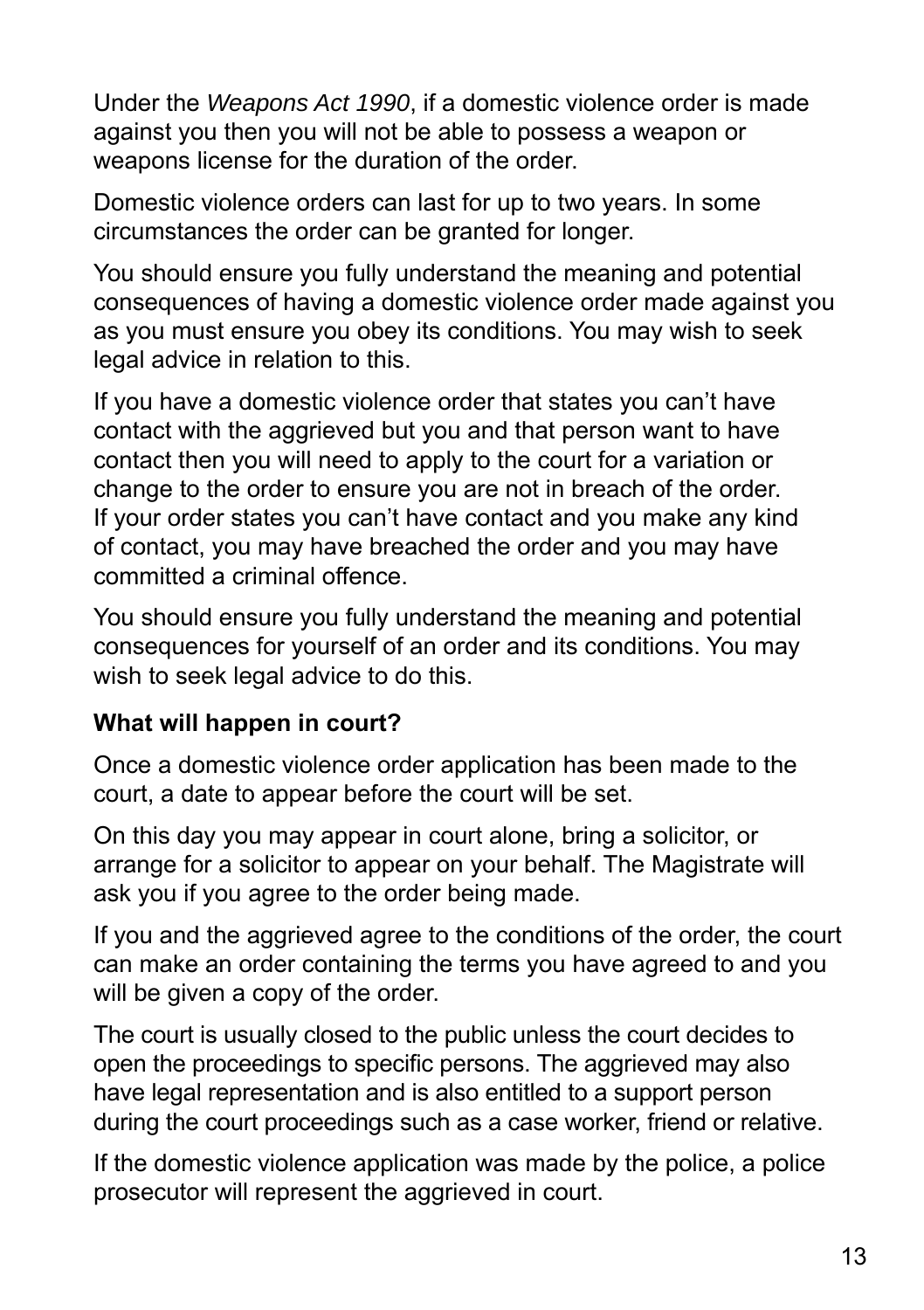### **What will happen if you don't attend court?**

If you don't attend court then the court will either make a domestic violence order in your absence or postpone the matter and set another date and possibly make a temporary protection order. You may also be summoned (called upon) to appear in court if the Magistrate wishes to speak to you.

### **What if you don't agree with the domestic violence order?**

If you don't agree with the domestic violence order or the proposed conditions of the order or if you have not had an opportunity to seek legal advice, you may wish to ask for the matter to be postponed to another date.

The Magistrate may then set a date for the matter to be heard in the future and may make a temporary domestic violence order. This is valid until the court makes a decision about granting a final protection order.

At the hearing the Magistrate will read the application which describes the abusive behaviour the aggrieved says occurred and hear evidence about this behaviour. The Magistrate will then make a decision about whether or not a domestic violence order will be made.

The decision to grant a domestic violence order is a civil matter not a criminal matter. The Magistrate's decision is made on 'the balance of probabilities' or whether it is more likely than not that the abusive behaviour described in the application happened and that it will happen again.

If you cannot afford a private solicitor, Legal Aid Queensland may be able to help. There are also a number of community legal centres that provide free legal advice.

### **When a domestic violence order is made, do you have a criminal record?**

A domestic violence order does not give you a criminal record unless you breach the conditions of the domestic violence order. If you don't breach the domestic violence order then the court will take no further action against you.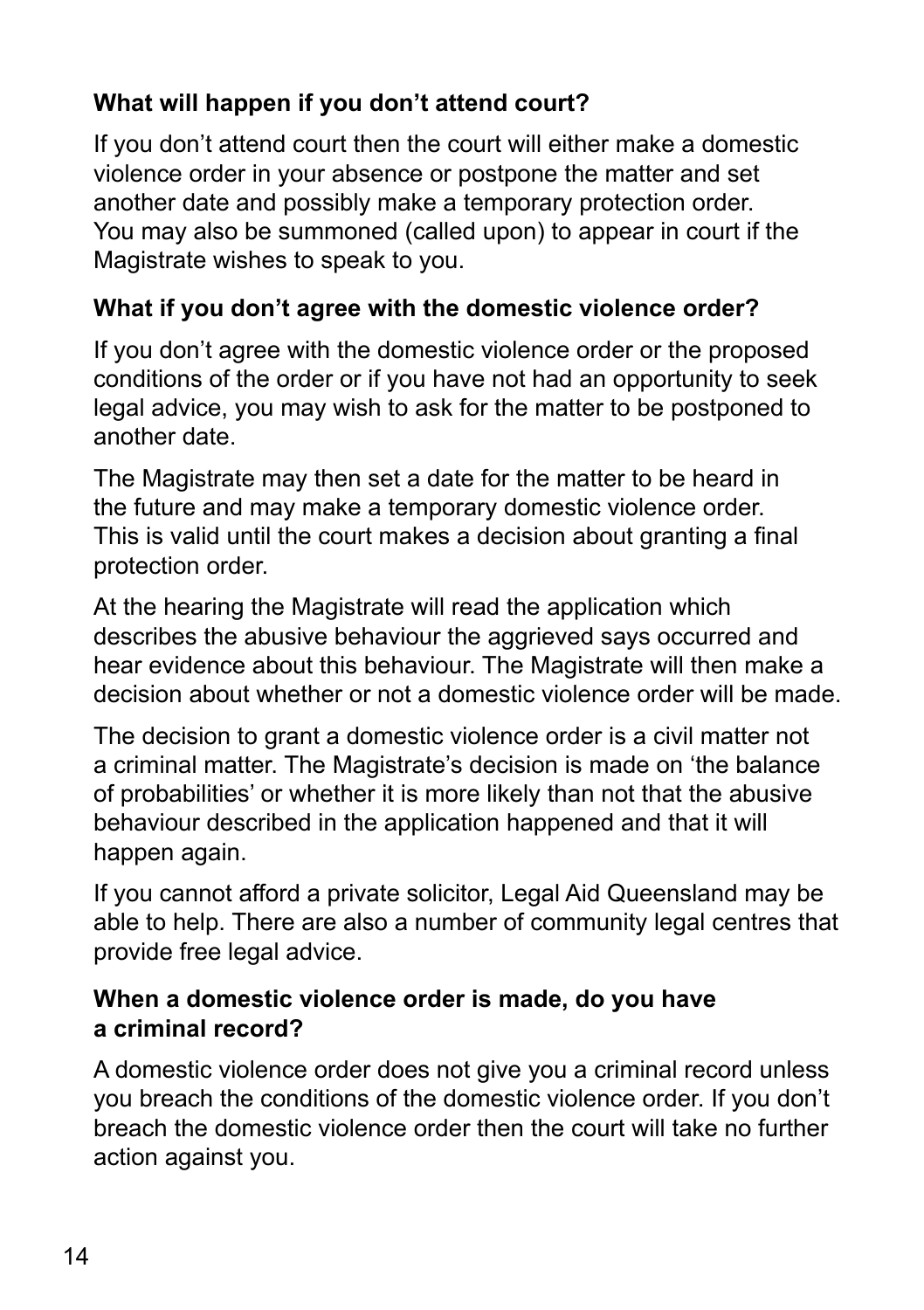### **What if you disagree with the domestic violence order once it has been made?**

You can appeal the decision of the court regarding the domestic violence order, but you must do this within 28 days.

#### **What happens if you do not follow, or breach the conditions of a domestic violence order?**

If you are the respondent to a domestic violence order, it is very important that you follow/obey the conditions of the order. If you break the conditions of the order, the police can charge you with a criminal offence and have the power to arrest you.

It is a criminal offence to breach the conditions of an order under the *Domestic and Family Violence Protection Act 2012*. The police can bring charges and in some circumstances have the power to arrest you.

There are penalties for being convicted of breaching a domestic violence order. A person who breaches an order two times in a five vear period will be given a sentence of imprisonment of up to a maximum of three years.

### **To change or end a domestic violence order**

A domestic violence order may be changed by the court upon application by you, the aggrieved, a person authorised by the aggrieved, a police officer, or a person acting under another Act. An order can be ended by changing its duration so that it no longer applies. You can obtain a form to apply to change the order from the court registry.

When you lodge the form, you will be given a date to appear in court and tell the Magistrate how you feel about any changes being made to the domestic violence order. A Magistrate will decide whether it is appropriate to change the order, based on the safety of the aggrieved.

# **What else can you do that might be helpful?**

A number of agencies in Queensland are now running programs for people who want to stop using abusive and violent behaviours in their relationships. Many people have benefited by attending these programs, developing skills and having the opportunity to talk over their problems with others in similar situations.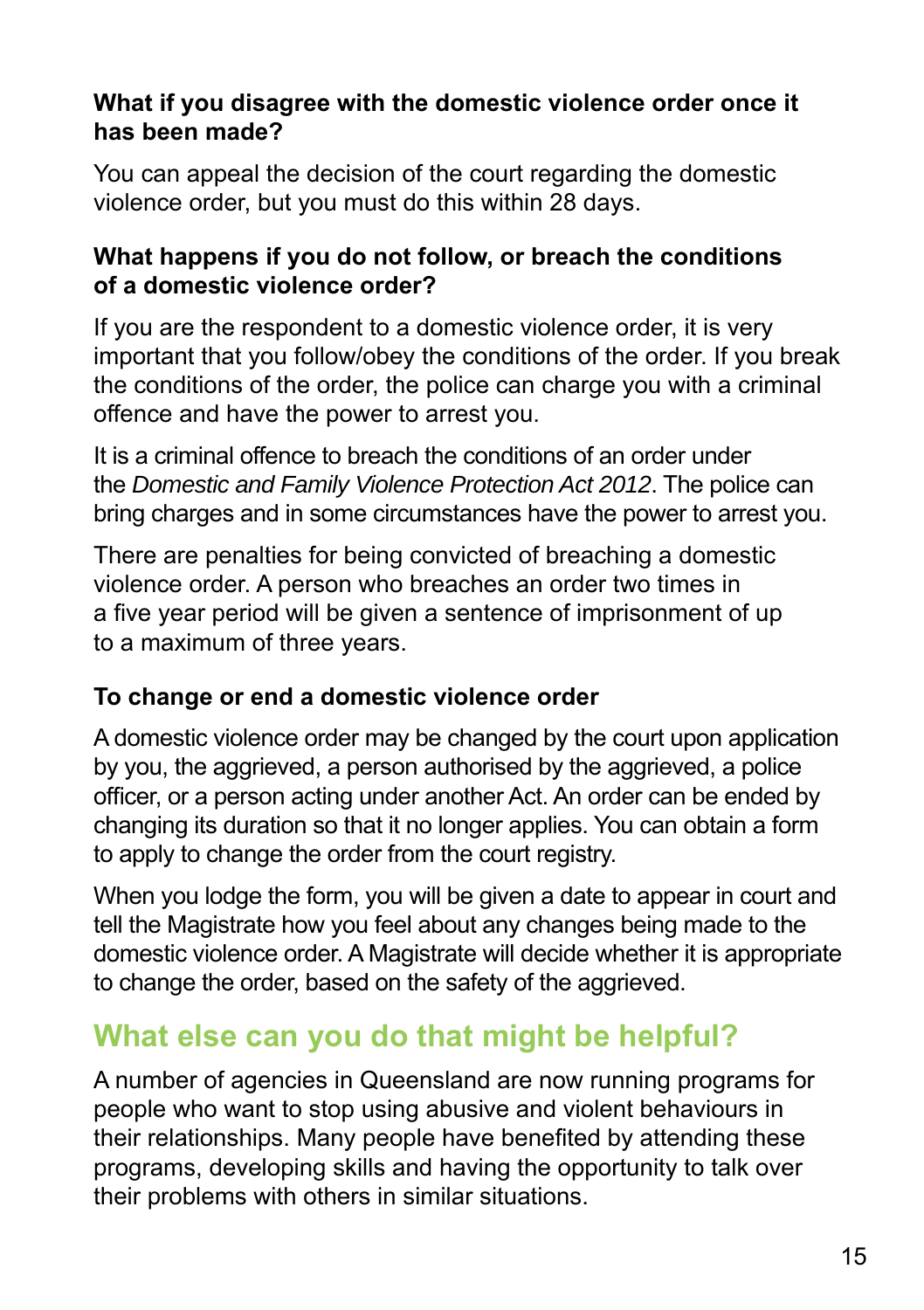If you use abusive or violent behaviours then it's important for you to seek help. The person you are in the relationship with may feel that they or the children involved need help too. It is important that you encourage the other person and children to seek help as well. This brochure contains some phone numbers of services that can assist people who are being abused.

Remember the safety of others must be your highest priority. There are many agencies that can help you with information and counselling. You can find helpful phone numbers at the back of this booklet.

### **Scenario 5**

"I guess I've always had a bit of a temper with Anna and the kids. One day I realised that if I didn't change my behaviour I was going to lose them. I had to stop my aggro behaviour and that meant getting some help. It took time, but I eventually showed Anna, our children and myself that I could do things differently. It's one of the most important things I've ever done in my life."

**Steve, 27**

**Domestic and family violence is about power and control. Please seek help to stop your abusive behaviour and to change the way you behave in your relationships.** 

# **Helpful services**

A range of legal and community agencies in Queensland offer services that provide information, referral, counselling and support for people involved in domestic and family violence. Those people wishing to learn more should also consult their local telephone book or search online for services located in their region.

**Remember:** do not let anyone's life be placed in danger, especially your own. In an emergency call the police on 000 (triple zero) or ask someone else to contact them for you.

Adapted from information contained in the How to deal with domestic violence booklet, Freedom From Fear campaign, Family and Domestic Violence Unit, Government of Western Australia (1998).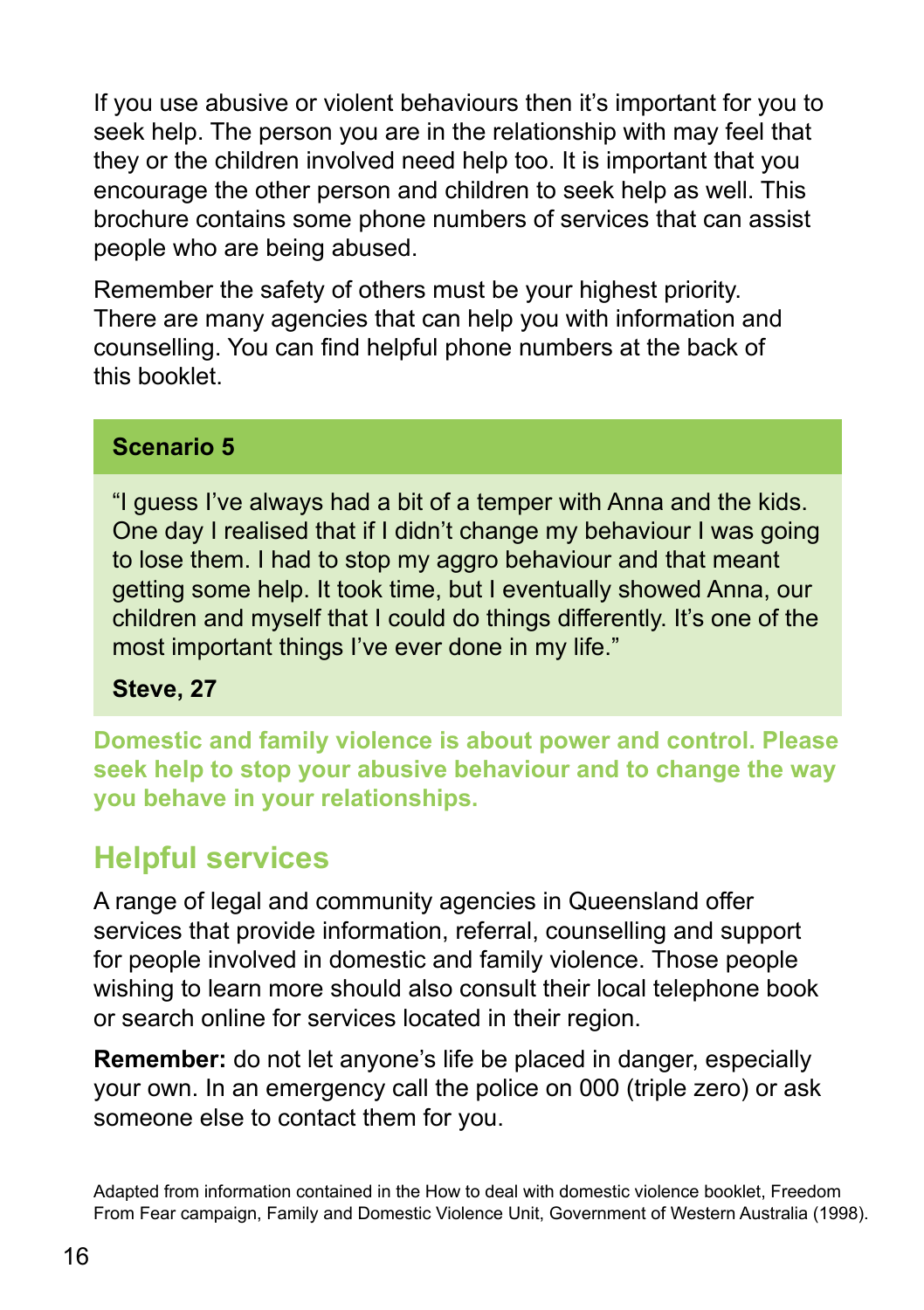# **Statewide services**

### **Legal Services**

**Aboriginal and Torres Strait Islander Women's Legal and Advocacy Service** Brisbane (07) 3392 3177<br>Statewide 1800 442 450 1800 442 450 **Adult Guardian**  Brisbane (07) 3234 0870<br>Regional 1300 653 187 1300 653 187 **Caxton Legal Service** (07) 3214 6333 **Child Safety After Hours (24 hours)** 1800 177 135 (for concerns about children)

**Legal Aid Queensland** 1300 651 188

**Public Trustee** 1300 651 591 or

(07) 3213 9288

**Residential Tenancies Tribunal**  1300 366 311

**Seniors Advocacy Information and<br>Legal Service (07) 3214 633 Legal Service** (07) 3214 6333

**Women's Legal Service**

Brisbane (07) 3392 0670 Regional 1800 677 278

### **Community Support Services**

**DVConnect Womensline** 1800 811 811 (Womensline assists women to obtain refuge accommodation, counselling and referral to other services)

**DVConnect Mensline** 1800 600 636 (Mensline provides counselling, information and referral to men affected by domestic and family violence)

### **Disability Information**

| and Awareness Line (DIAL)   |                |  |
|-----------------------------|----------------|--|
| <b>Brisbane callers</b>     | (07) 3224 8444 |  |
| Toll free                   | 1800 177 120   |  |
| <b>TTY Brisbane callers</b> | (07) 3224 8021 |  |
| <b>TTY Toll free</b>        | 1800 010 222   |  |

#### **Elder Abuse Prevention**

| Unit Helpline              | 1300 651 192 |  |
|----------------------------|--------------|--|
| (Monday to Friday 9am-5pm) |              |  |

| 1800 55 1800 |
|--------------|
|              |

**Lifeline** 13 11 14 24 hour Crisis Counselling Line

**Statewide Sexual Assault Helpline**<br>24 hour service **1800 010 120** 24 hour service

**Seniors Enquiry Line** 1300 135 500

TTY (07) 3867 2591

#### **Regional areas**

Domestic and family violence regional services provide support, counselling, referral and information to people affected by domestic and family violence.

| (07) 3217 2544   |
|------------------|
| (07) 4033 6100   |
| (07) 5498 9533   |
| 1300 523 985     |
| (07) 5532 9000   |
| (07) 4957 3888   |
| (07) 3816 3000   |
| (07) 4622 5230   |
| $(07)$ 3808 5566 |
| (07) 4639 3605   |
| (07) 5430 9300   |
| (07) 4721 2888   |
|                  |

#### **Further information**

Freecall: 13 QGOV (13 74 68) Website: www.qld.gov.au/ domesticviolence

### **National Relay Service**

If you are deaf, or have a hearing impairment or speech impairment, contact the National Relay Service on: TTY users phone TTY/voice calls 133 677 Speak and Listen users phone 1300 555 727

#### **Translator Interpreter Service National**

If you require an interpreter, phone TIS National to use an interpreter immediately over the phone 131 450.